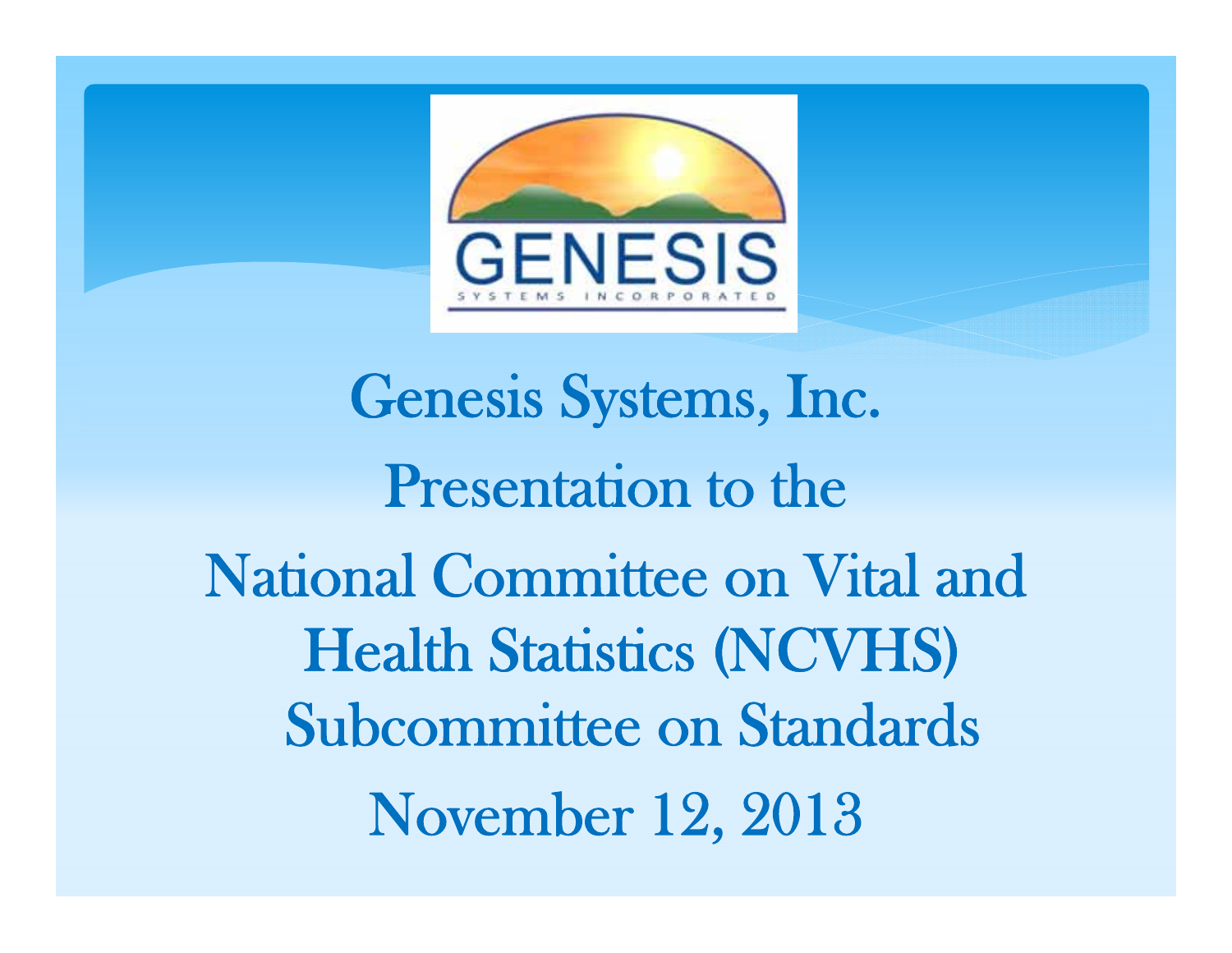# **STANDARDS: DEVELOPMENT AND CURRENT STATUS**

- **<sup>A</sup> huge opportunity exists to dramatically impact the quality and cost of public h l eath data and h lh eatcare in general**
- **This is an opportunity which must be pursued…the benefits are too great to ignore**
- **Entering data once and have it proliferate throughout the healthcare system almost instantaneously**
- **Technology exists to accomplish**

**GENESIS** 

#### **www.genesisinfo.com**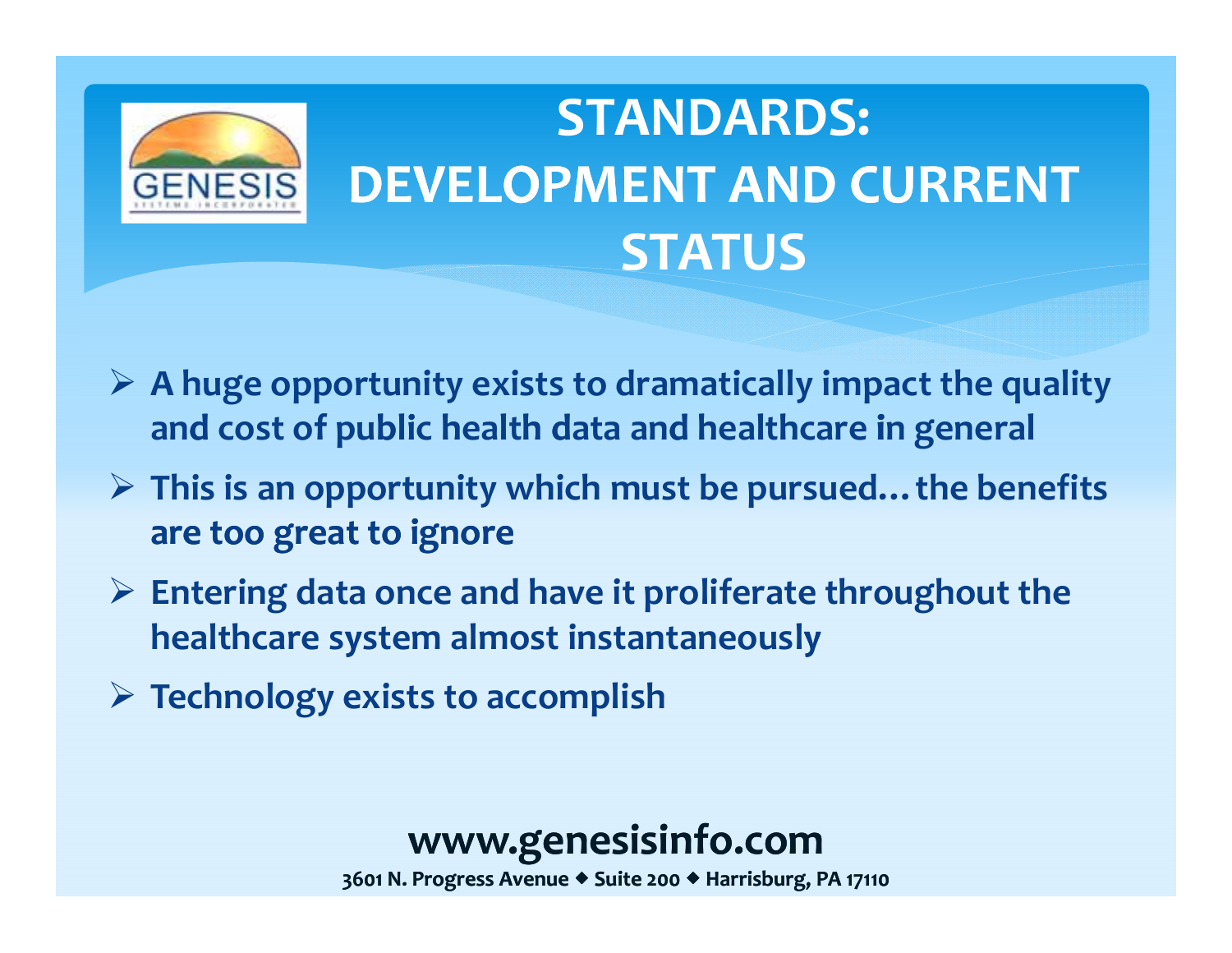## **STANDARDS: DEVELOPMENT AND CURRENT STATUS**

- **Without standards, countless variations of data exchange would occur**
- **Standards development in any industry is challenging**
- **Vital Records/Statistics presen<sup>t</sup> unique challenges**

**GENESIS** 

- **Development sh l oud be guided by Vi l ta Record/Statistic Professionals**
- $\triangleright$  If not done correctly data quality will suffer and impede **comparability and statistic inference**

#### **www.genesisinfo.com**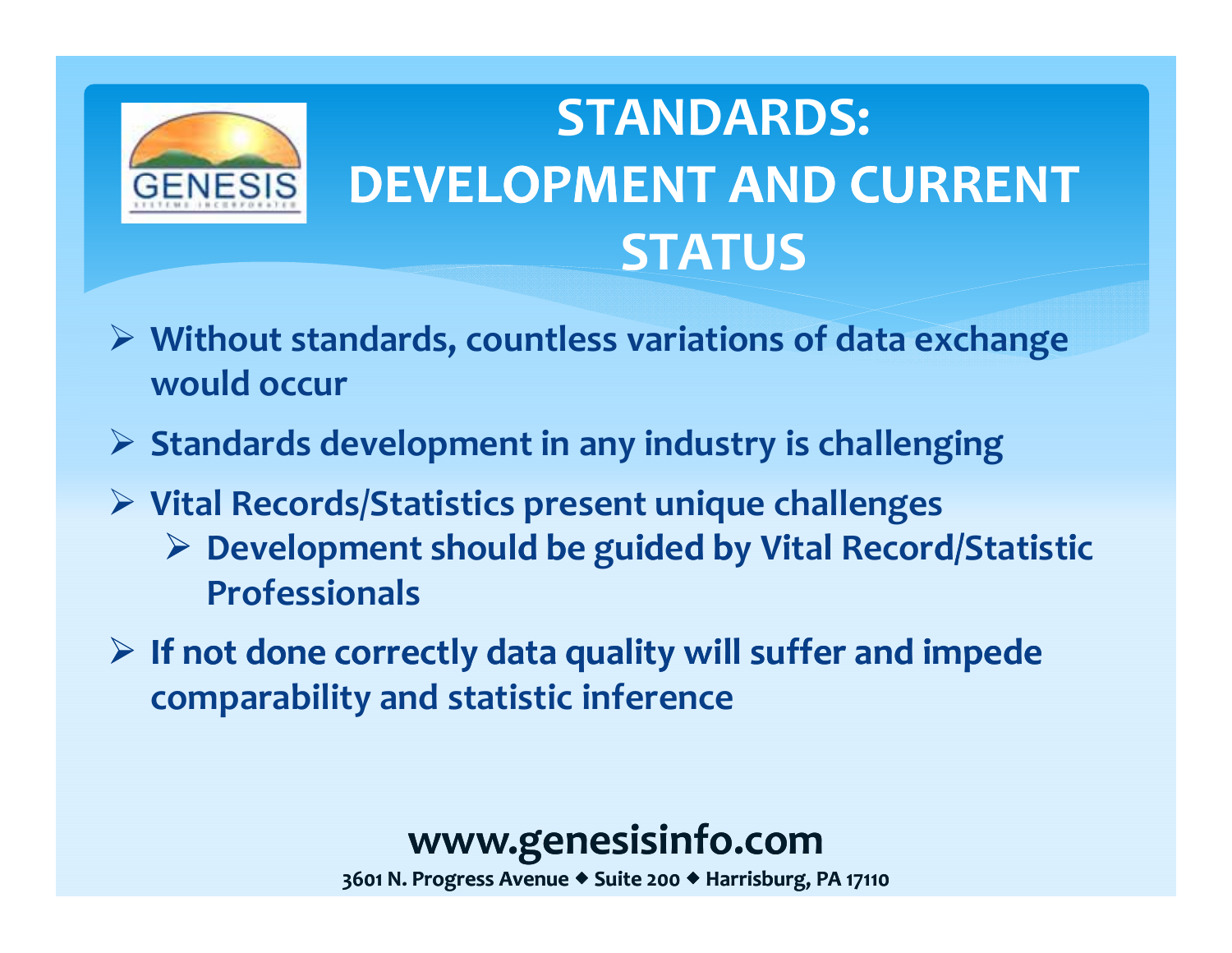

### **GENESIS ACTIVITIES**

- **Developing interfaces in cooperation with CDC to facilitate the electronic exchange using XML and HL7**
- **Development focus is on using HL7 Clinical Document Architecture (CDA)**
	- $\triangleright$  Not all facilities are utilizing CDA
	- **Genesis is also exploring HL7 2.5 and 3.0 messaging models to assist facilities in quicker adoption**
- **Utilizing the ante‐partum and pos<sup>t</sup> partum summaries**

#### **www.genesisinfo.com**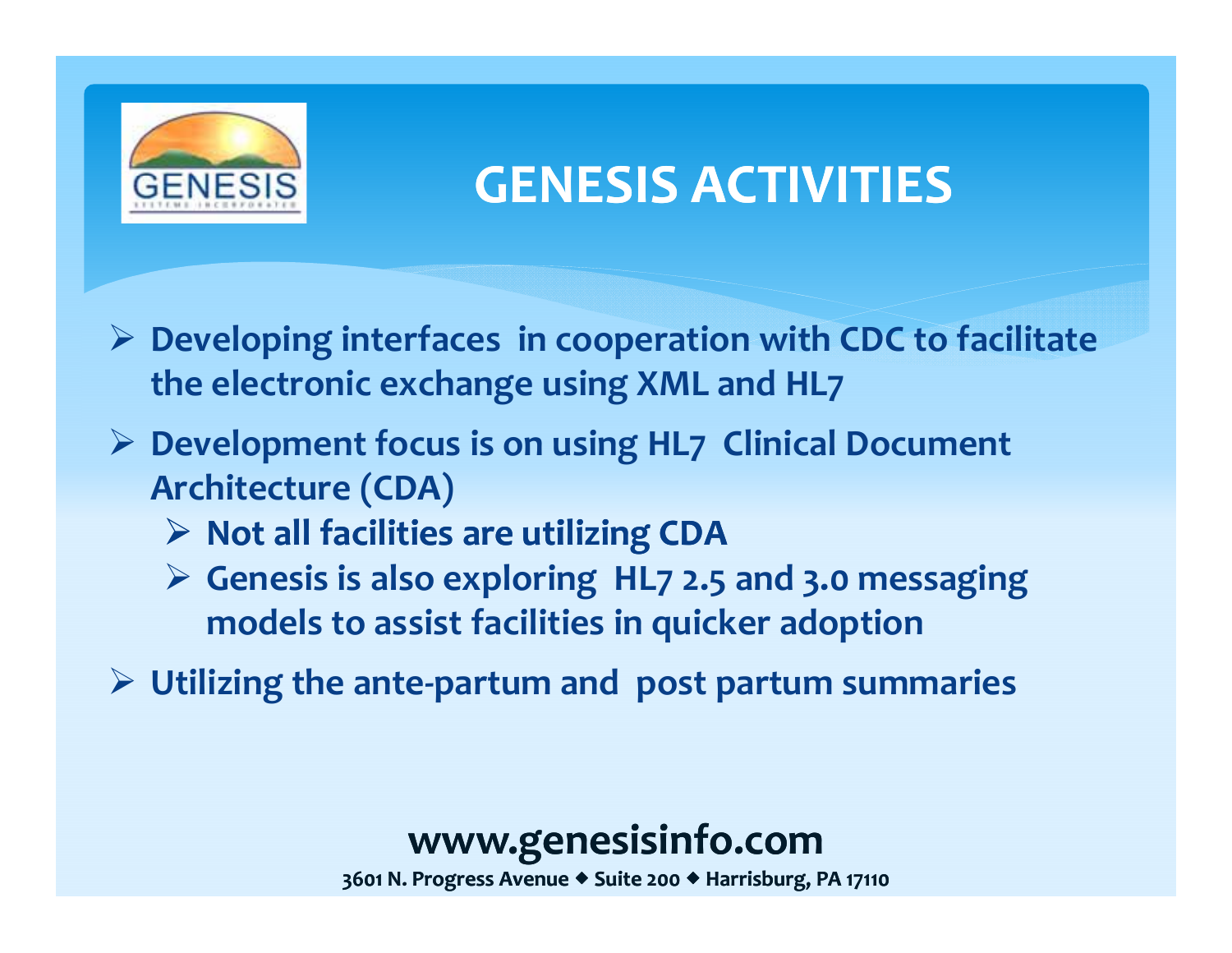

### **GENESIS ACTIVITIES**

- **Currently testing with EMR/EHR vendors who are providing the content**
- **Participating in standards setting meetings in or to provide input and reconcile interpretations and implementation guidelinesguidelines**
- **Promoting and supporting the concep<sup>t</sup> of the standard**
- **Participation in the IHE Connectathon and HIMSS (2012, 2013 and 2014)**

#### **www.genesisinfo.com**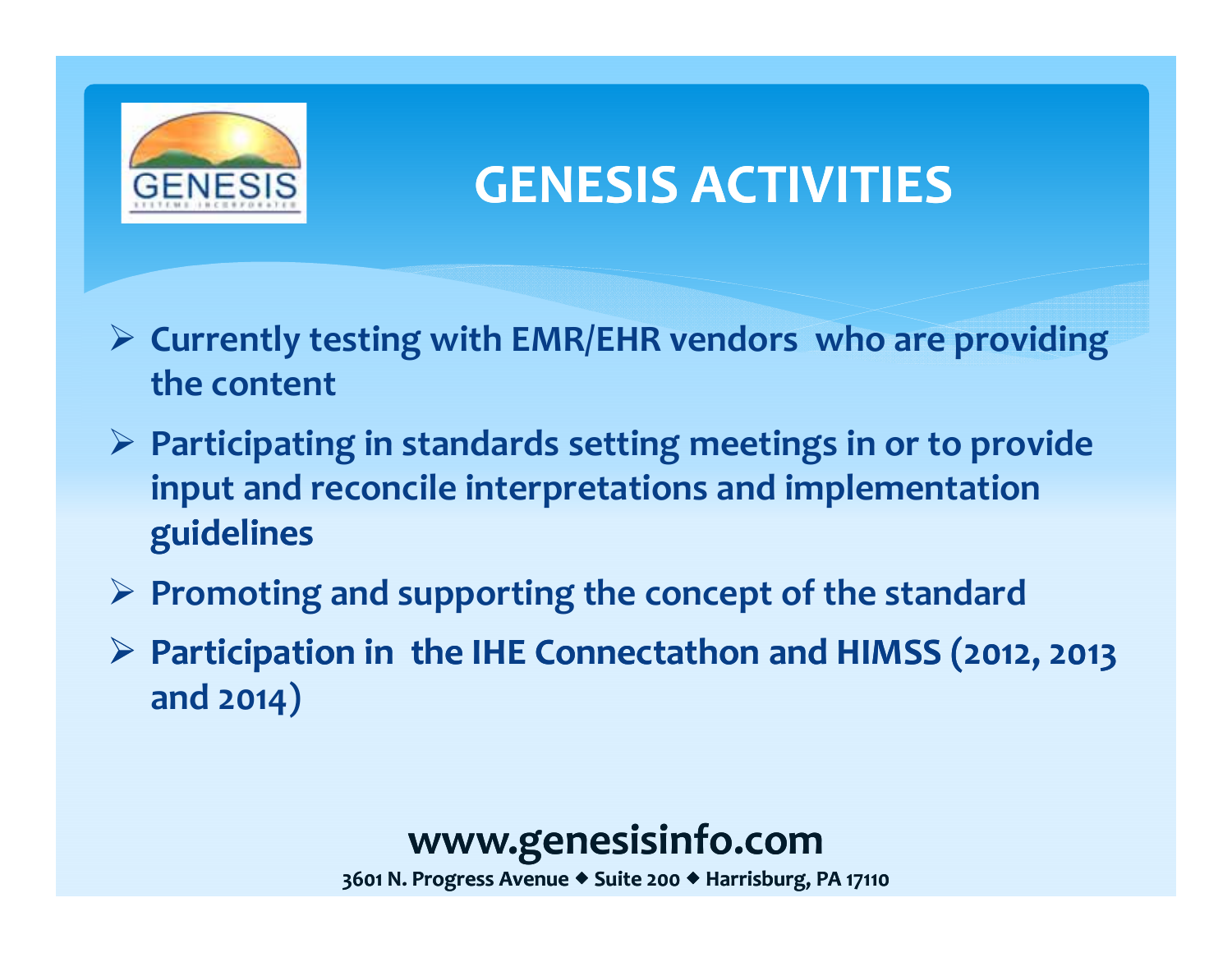

### **GENESIS ACTIVITIES**

#### $\triangleright$  Following the elephant example... one bite at a time

### **www.genesisinfo.com**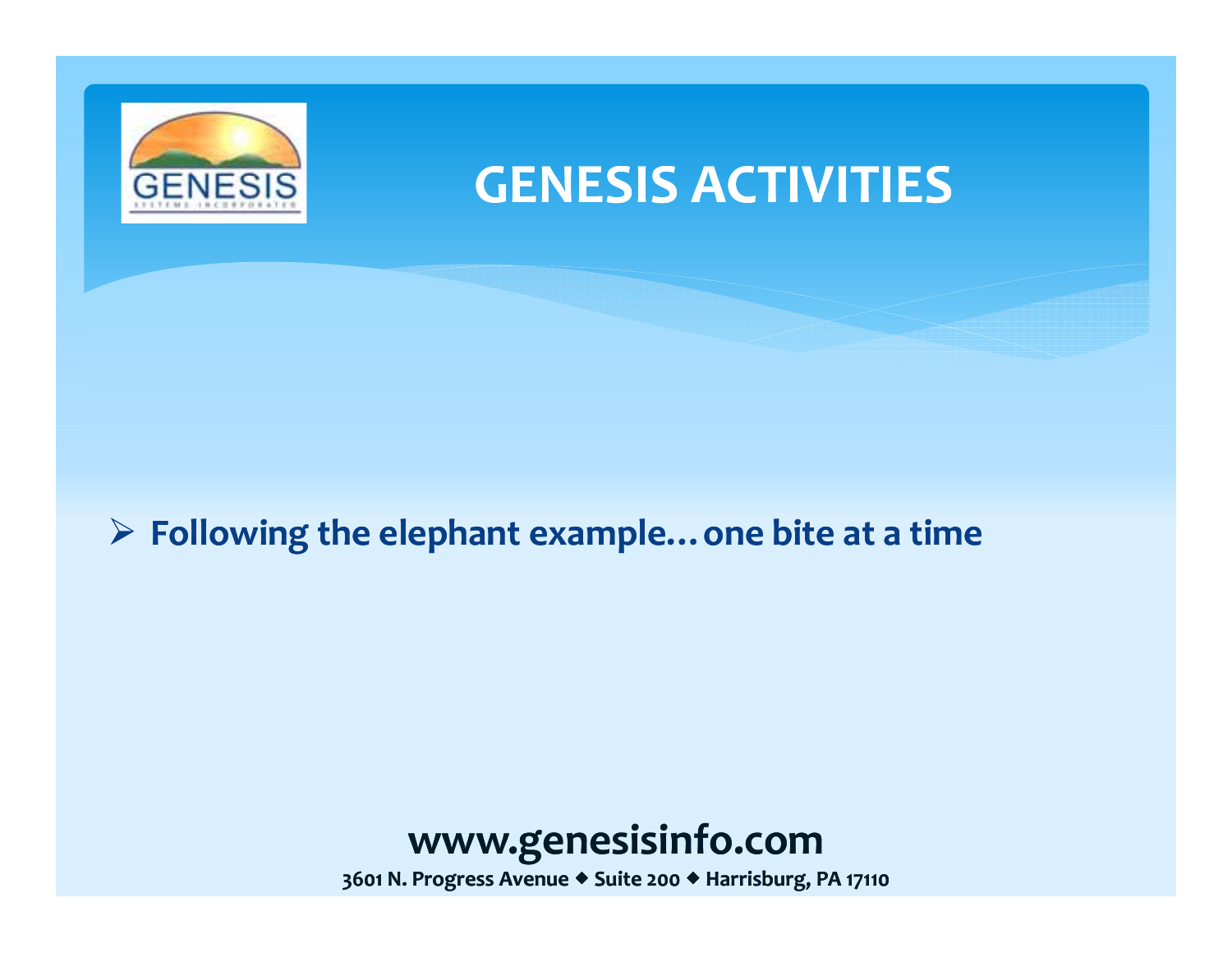

### **CHALLENGES: PAST AND PRESENT**

- **Developing knowledge of HL7 CDA coding and protocols**
- **Develop g in the appropriate interfaces to integrate seamlessly with our Vital Records modules**
- **What data source within the EMR/EHR provides the** *<u><b>appropriate* element to facilitate the intended definition</u>
- **EMR/EHR data maybe stored in PDF documents and does not provide appropriate data**

#### **www.genesisinfo.com**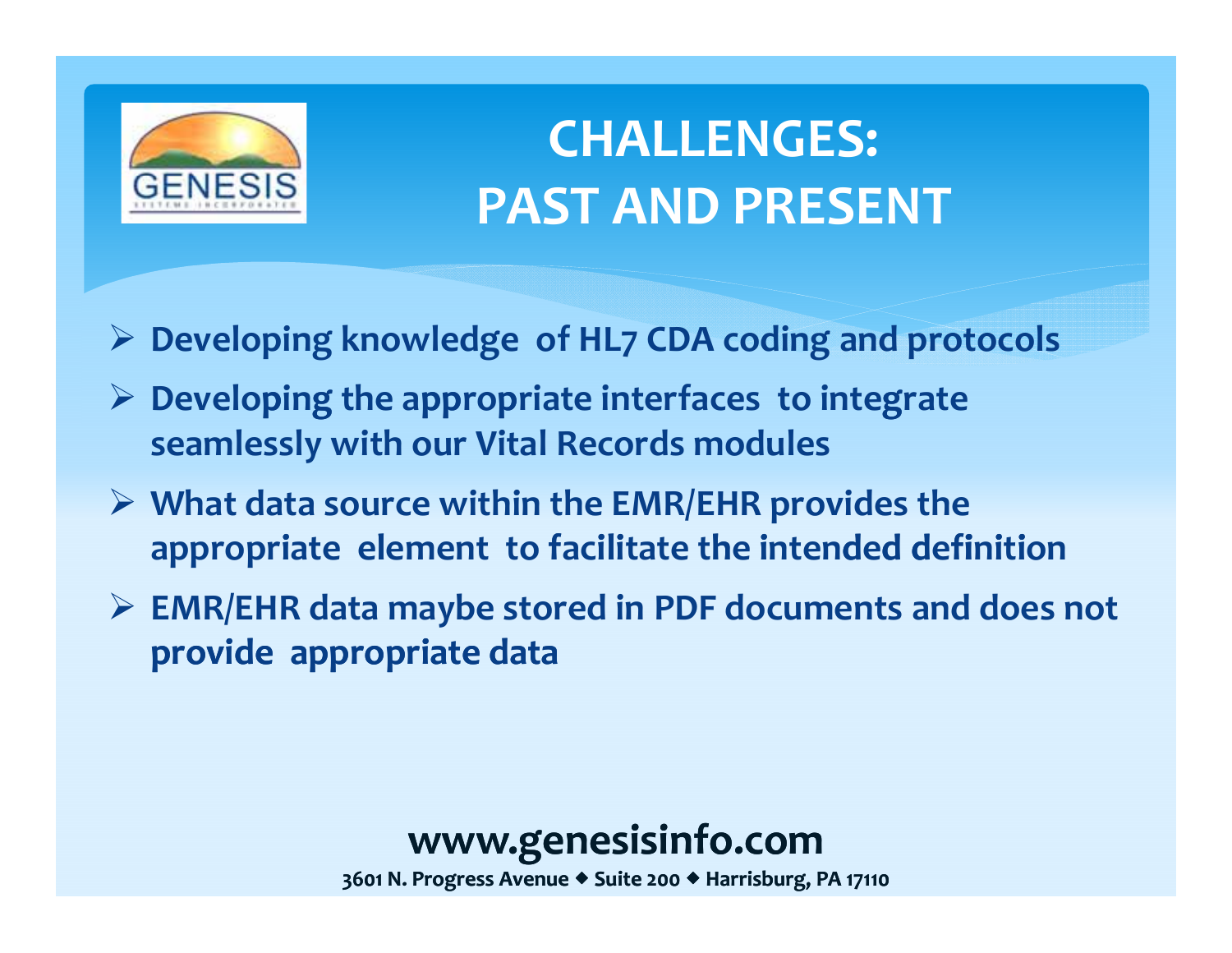

### **CHALLENGES: PAST AND PRESENT**

- **What should happen if <sup>a</sup> data element EMR/EHR is changed after it is assimilated into our system…considerations include:**
	- **What data element has changed?**
	- **► Why** was it changed?
	- **Happening before registration?**
	- **Happening after registration?**
- **Assuring the confidentiality and privacy of Vital Records information**

#### **www.genesisinfo.com**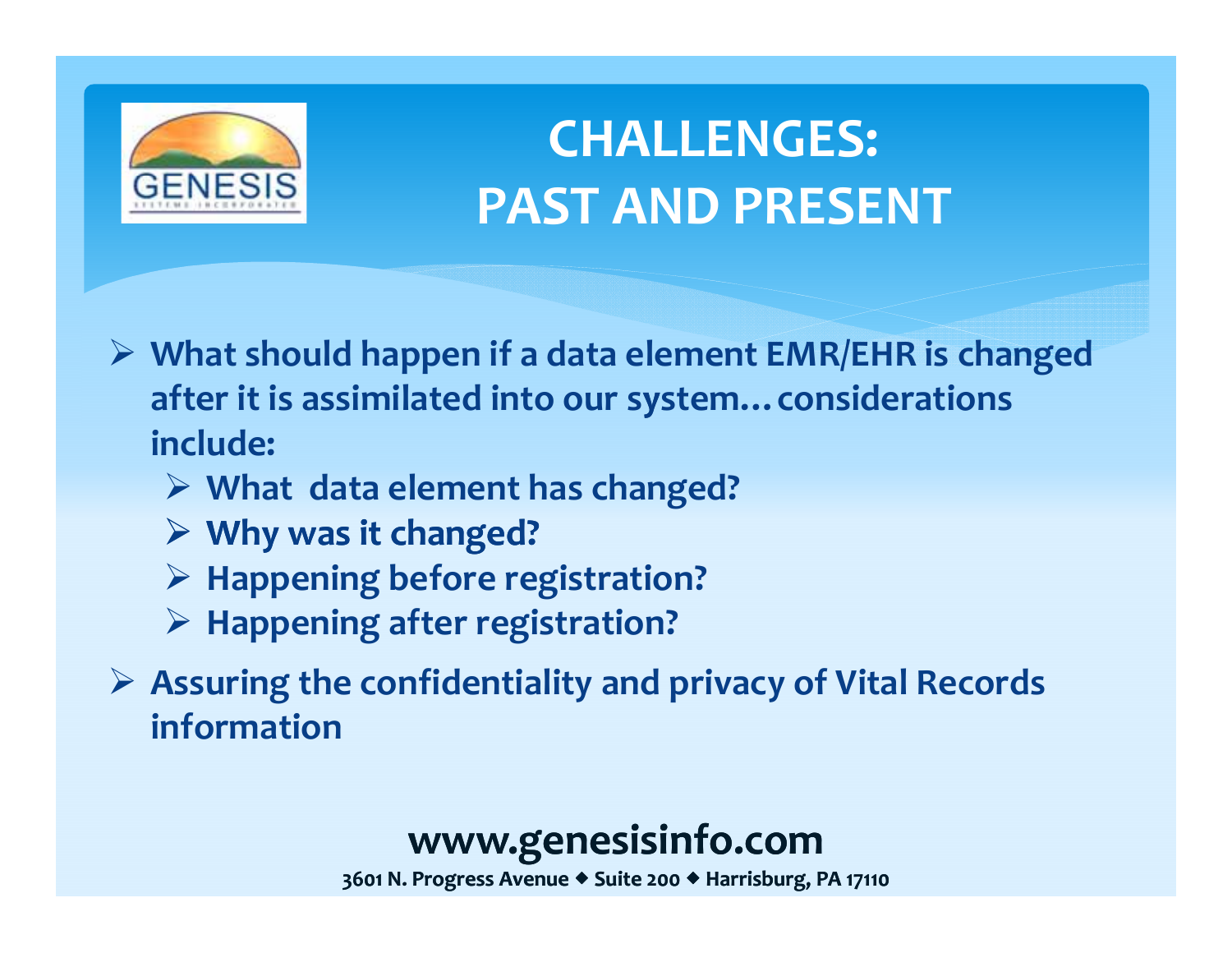

### **CHALLENGES: PAST AND PRESENT**

- **How to handle multiple births**
- $\triangleright$  What data should be manually entered, if any?
- **Developing the appropriate Business Associate Agreements and technical protocols to interface to partners**
- **Refining existing data security parameters**
- **Many more yet unidentified**

#### **www.genesisinfo.com**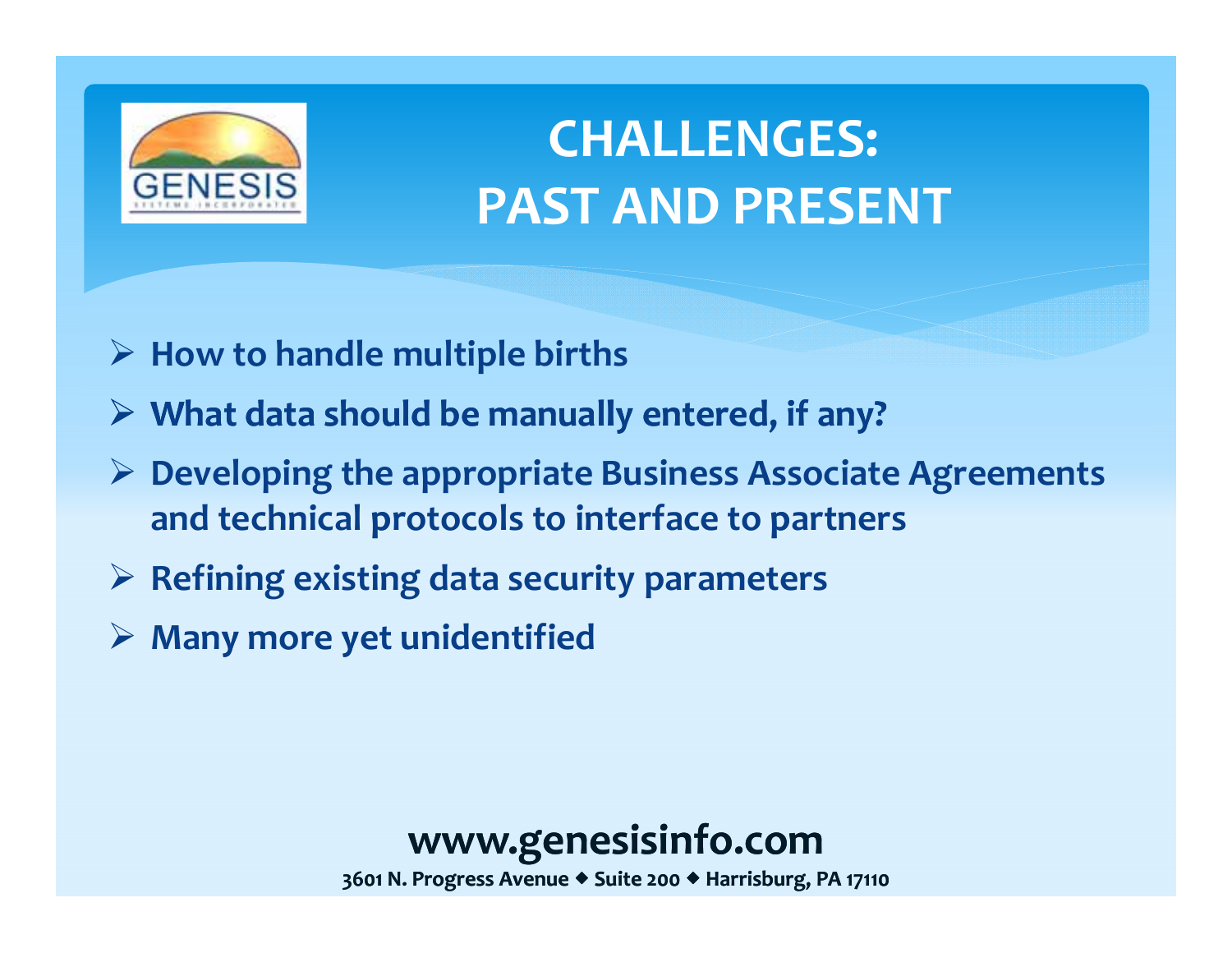

### **CLIENT INTEREST AND GENESIS' EFFORTS TO PROMOTE**

- **There appears to be growing interest in pursuing this model**
- **Clients are starting to recognize the benefit to implementing** both in quality and timeliness of data
- **Genesis continues to promote the use of the model and standards to healthcare facilities, HIE's and State vital record clients**
- **Genesis has made preliminary contact with HIEs and sees interaction a significant benefit**
- **Genesis will continue working with Public and Private Health care partners to identify route to implementation**

### **www.genesisinfo.com**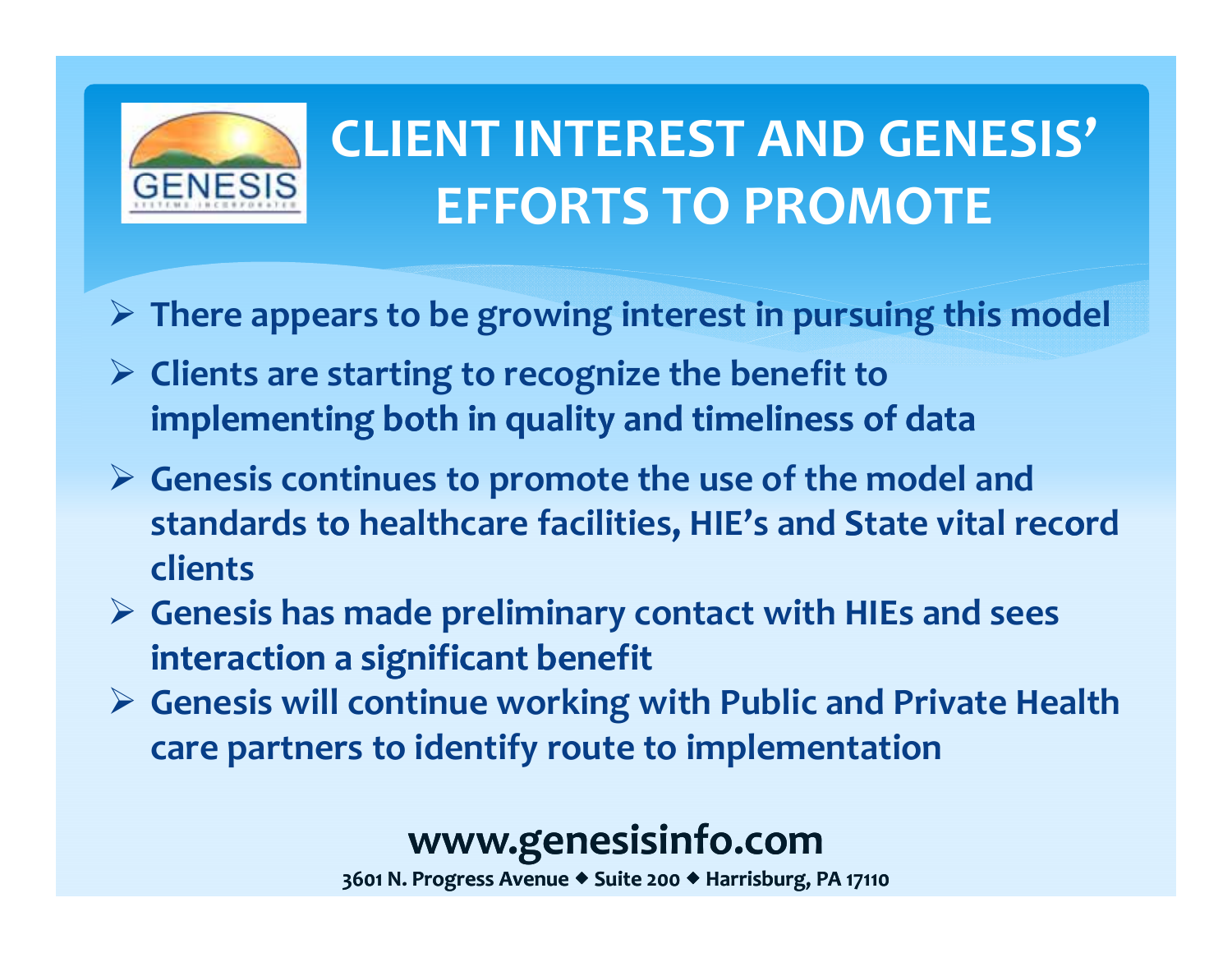

### **CLIENT INTEREST AND GENESIS' EFFORTS TO PROMOTE**

 **Continued assistance in the standards setting effort through:**

- **Attendance at IHE Connectathons and HIMSS**
- **Continued attendance in standard setting forums**
- $\triangleright$  Suggesting and supporting early implementation **Continue expansion of the model to include other Public Health programs**
- **Continue promoting the use of GIS as an add‐on**

#### **www.genesisinfo.com**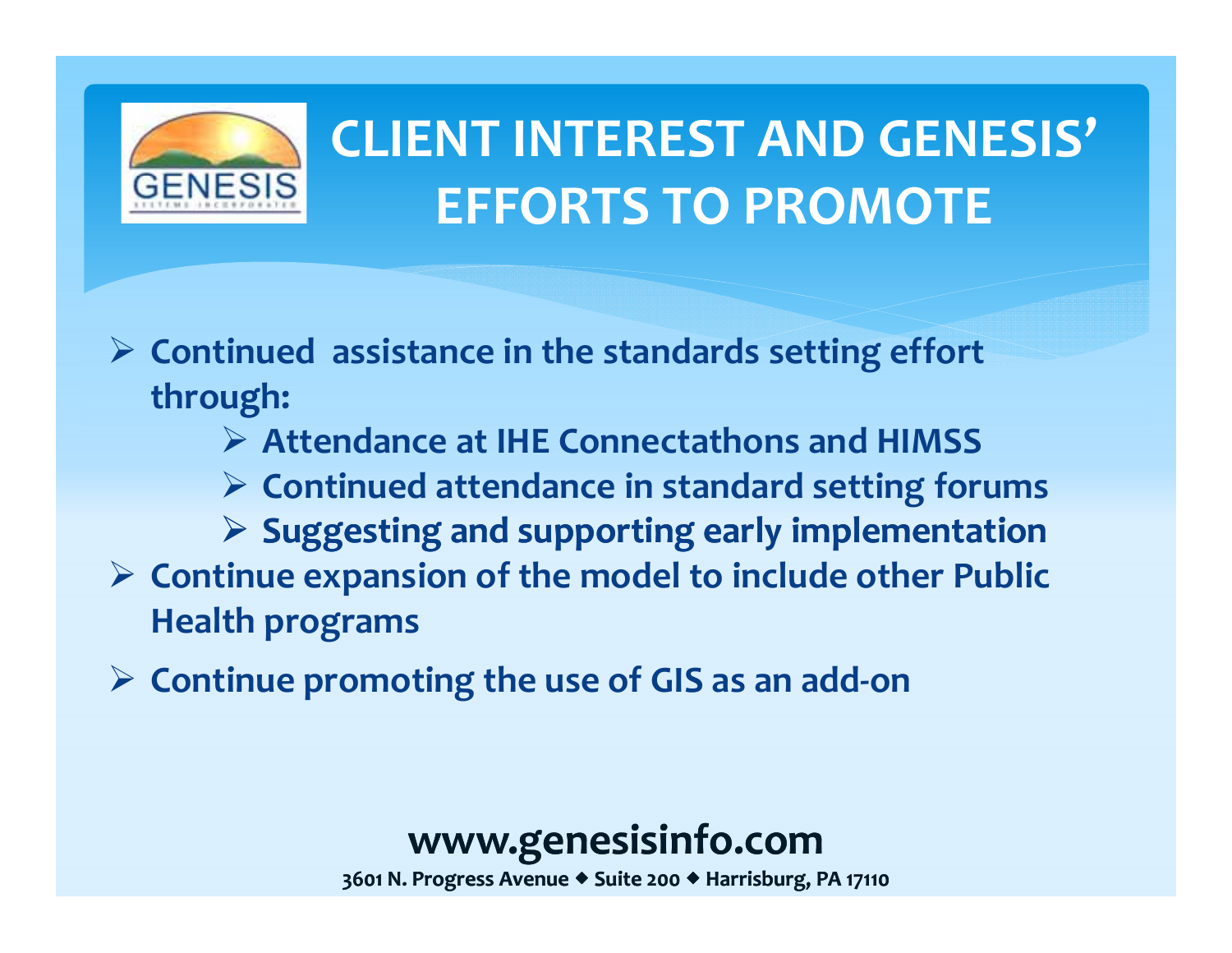

### **CLIENT INTEREST AND GENESIS' EFFORTS TO PROMOTE**

- **The volume of information that is gathered will force implementation from <sup>a</sup> financial perspective**
	- **Genesis has systems gathering up to near 700 data elements**

**www.genesisinfo.com**